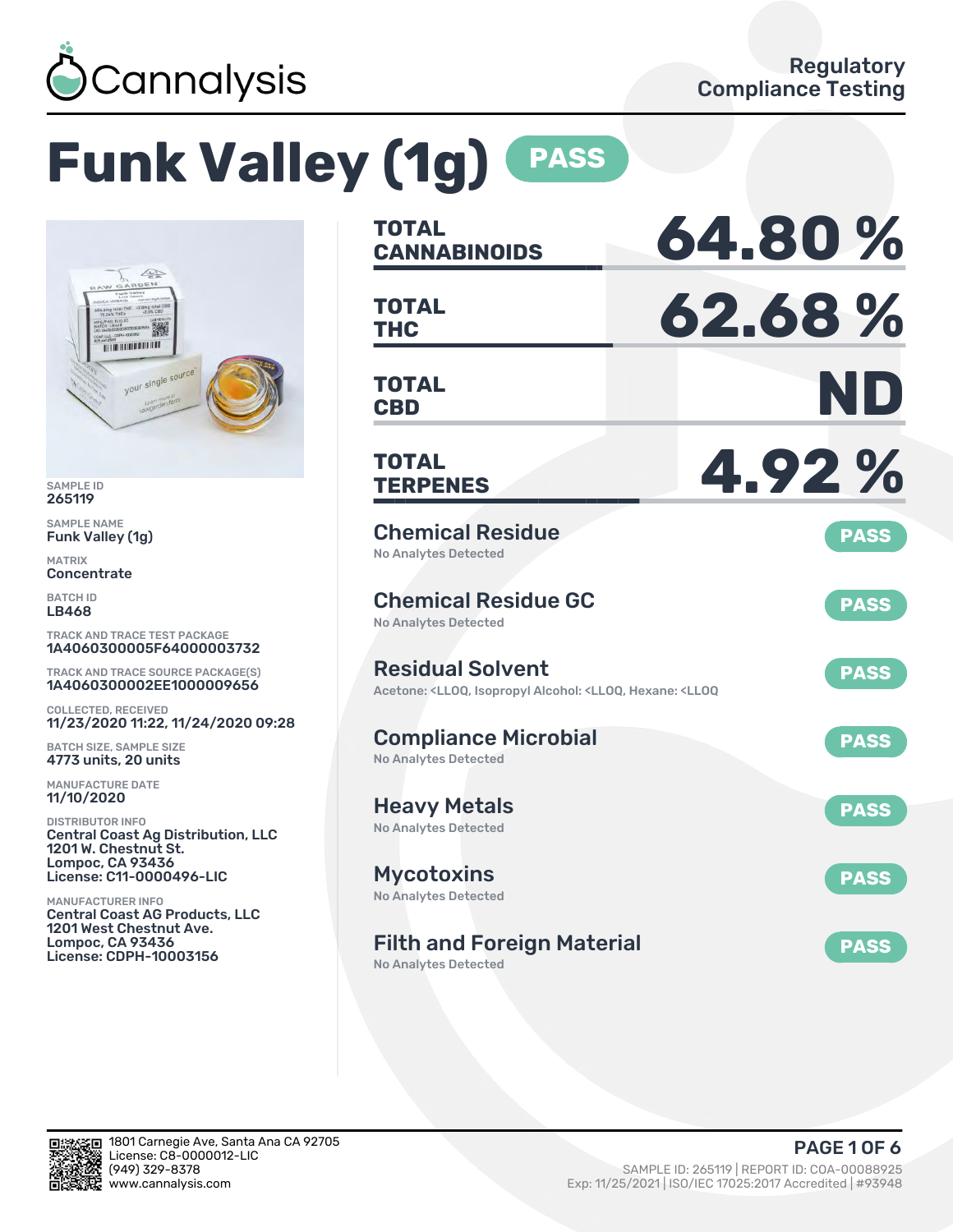

### CANNABINOID ANALYSIS

TOTAL THC,CBD, and CANNABINOIDS value(s) have been decarboxylated.

| TOTAL THC:          | 626.8 mg/g (62.68 %), 626.8 mg per package |
|---------------------|--------------------------------------------|
| TOTAL CBD:          | ND.                                        |
| TOTAL CANNABINOIDS: | 648.0 mg/g $(64.80\%)$                     |

UNIT OF MEASUREMENT: Milligrams per Gram(mg/g)

| <b>ANALYTE</b>         | <b>RESULT</b>        | LOD    | <b>LLOO</b> | <b>ANALYTE</b>   | <b>RESULT</b>         | <b>LOD</b> | LL <sub>00</sub> |
|------------------------|----------------------|--------|-------------|------------------|-----------------------|------------|------------------|
| THCa                   | 678.8 mg/g (67.88 %) | 0.2000 | 0.4000      | CBD <sub>v</sub> | ND.                   | 0.2000     | 0.4000           |
| D9THC                  | 31.42 mg/g (3.142 %) | 0.2000 | 0.4000      | CBGa             | 18.40 mg/g (1.840 %)  | 0.2000     | 0.4000           |
| D8THC                  | ND                   | 0.2000 | 0.4000      | <b>CBG</b>       | 5.130 mg/g (0.5130 %) | 0.2000     | 0.4000           |
| <b>THC<sub>v</sub></b> | ND                   | 0.2000 | 0.4000      | CBN              | ND.                   | 0.2000     | 0.4000           |
| CBDa                   | ND                   | 0.2000 | 0.4000      | СВС              | <b>ND</b>             | 0.2000     | 0.4000           |
| CBD                    | <b>ND</b>            | 0.2000 | 0.4000      |                  |                       |            |                  |
|                        |                      |        |             |                  |                       |            |                  |

#### ADDITIONAL INFORMATION

| Method:              | SOP-TECH-001 | Sample Prepped: 11/24/2020 18:59  | Sample Approved: 11/25/2020 16:05  |  |
|----------------------|--------------|-----------------------------------|------------------------------------|--|
| Instrument: UPLC-DAD |              | Sample Analyzed: 11/25/2020 09:21 | Prep-Analytical Batch: 23758-18420 |  |



### TERPENE ANALYSIS

| UNIT OF MEASUREMENT: | Milligrams per Gram(mg/g) |
|----------------------|---------------------------|
|----------------------|---------------------------|

| <b>ANALYTE</b>   | <b>RESULT</b>                                                                                                             | <b>LOD</b> | <b>LLOQ</b> | <b>ANALYTE</b>         | <b>RESULT</b>                                      | <b>LOD</b> | <b>LLOQ</b> |
|------------------|---------------------------------------------------------------------------------------------------------------------------|------------|-------------|------------------------|----------------------------------------------------|------------|-------------|
| 3-Carene         | <b>ND</b>                                                                                                                 | 0.5000     | 1.000       | Alpha bisabolol        | <lloq< td=""><td>0.5000</td><td>1.000</td></lloq<> | 0.5000     | 1.000       |
| Alpha cedrene    | ND.                                                                                                                       | 0.5000     | 1.000       | Alpha humulene         | 2.836 mg/g $(0.2836\%)$                            | 0.5000     | 1.000       |
| Alpha pinene     | <lloq< td=""><td>0.5000</td><td>1.000</td><td>Alpha terpinene</td><td><b>ND</b></td><td>0.5000</td><td>1.000</td></lloq<> | 0.5000     | 1.000       | Alpha terpinene        | <b>ND</b>                                          | 0.5000     | 1.000       |
| Alpha terpineol  | 0.7562 mg/g $(0.0756\%)$                                                                                                  | 0.3300     | 0.6500      | Beta caryophyllene     | 9.428 mg/g (0.9428 %)                              | 0.5000     | 1.000       |
| Beta myrcene     | 17.42 mg/g (1.742 %)                                                                                                      | 0.5000     | 1.000       | Beta pinene            | <lloq< td=""><td>0.6100</td><td>1.210</td></lloq<> | 0.6100     | 1.210       |
| Borneol          | <b>ND</b>                                                                                                                 | 0.5000     | 1.000       | Camphene               | <b>ND</b>                                          | 0.5000     | 1.000       |
| Camphor          | ND                                                                                                                        | 0.5000     | 1.000       | Caryophyllene oxide ND |                                                    | 0.5000     | 1.000       |
| Cedrol           | <b>ND</b>                                                                                                                 | 0.5000     | 1.000       | Cis nerolidol          | <b>ND</b>                                          | 0.5000     | 1.000       |
| Eucalyptol       | <b>ND</b>                                                                                                                 | 0.5000     | 1.000       | Fenchol                | <lloq< td=""><td>0.5000</td><td>1.000</td></lloq<> | 0.5000     | 1.000       |
| Fenchone         | <b>ND</b>                                                                                                                 | 0.5000     | 1.000       | Gamma terpinene        | <b>ND</b>                                          | 0.5000     | 1.000       |
| Gamma terpineol  | <b>ND</b>                                                                                                                 | 0.1000     | 0.2100      | Geranyl acetate        | <b>ND</b>                                          | 0.5000     | 1.000       |
| Guaiol           | 2.357 mg/g $(0.2357%)$                                                                                                    | 0.5000     | 1.000       | Isoborneol             | <b>ND</b>                                          | 0.5000     | 1.000       |
| Isopulegol       | <b>ND</b>                                                                                                                 | 0.5000     | 1.000       | Limonene               | 6.393 mg/g $(0.6393\%)$                            | 0.5000     | 1.000       |
| Linalool         | 1.728 mg/g $(0.1728\%)$                                                                                                   | 0.5000     | 1.000       | Menthol                | <b>ND</b>                                          | 0.5000     | 1.000       |
| Ocimene 1        | <b>ND</b>                                                                                                                 | 0.1600     | 0.3100      | Ocimene 2              | 3.566 mg/g (0.3566 %)                              | 0.3500     | 0.6900      |
| P-cymene         | <b>ND</b>                                                                                                                 | 0.5200     | 1.050       | P-mentha-1,5-diene ND  |                                                    | 0.5000     | 1.000       |
| Pulegone         | <b>ND</b>                                                                                                                 | 0.5000     | 1.000       | Sabinene               | <b>ND</b>                                          | 0.5000     | 1.000       |
| Sabinene hydrate | <b>ND</b>                                                                                                                 | 0.5000     | 1.000       | Terpinolene            | 1.313 mg/g $(0.1313%)$                             | 0.5000     | 1.000       |
|                  | Trans beta farnesene 3.432 mg/g (0.3432 %)                                                                                | 0.5000     | 1.000       | Trans nerolidol        | <lloq< td=""><td>0.5000</td><td>1.000</td></lloq<> | 0.5000     | 1.000       |
| Valencene        | <b>ND</b>                                                                                                                 | 0.5000     | 1.000       |                        |                                                    |            |             |

#### ADDITIONAL INFORMATION



Method: SOP-TECH-027 Sample Prepped: 11/24/2020 19:09 Sample Approved: 11/25/2020 12:25 Prep-Analytical Batch: 23762-18410

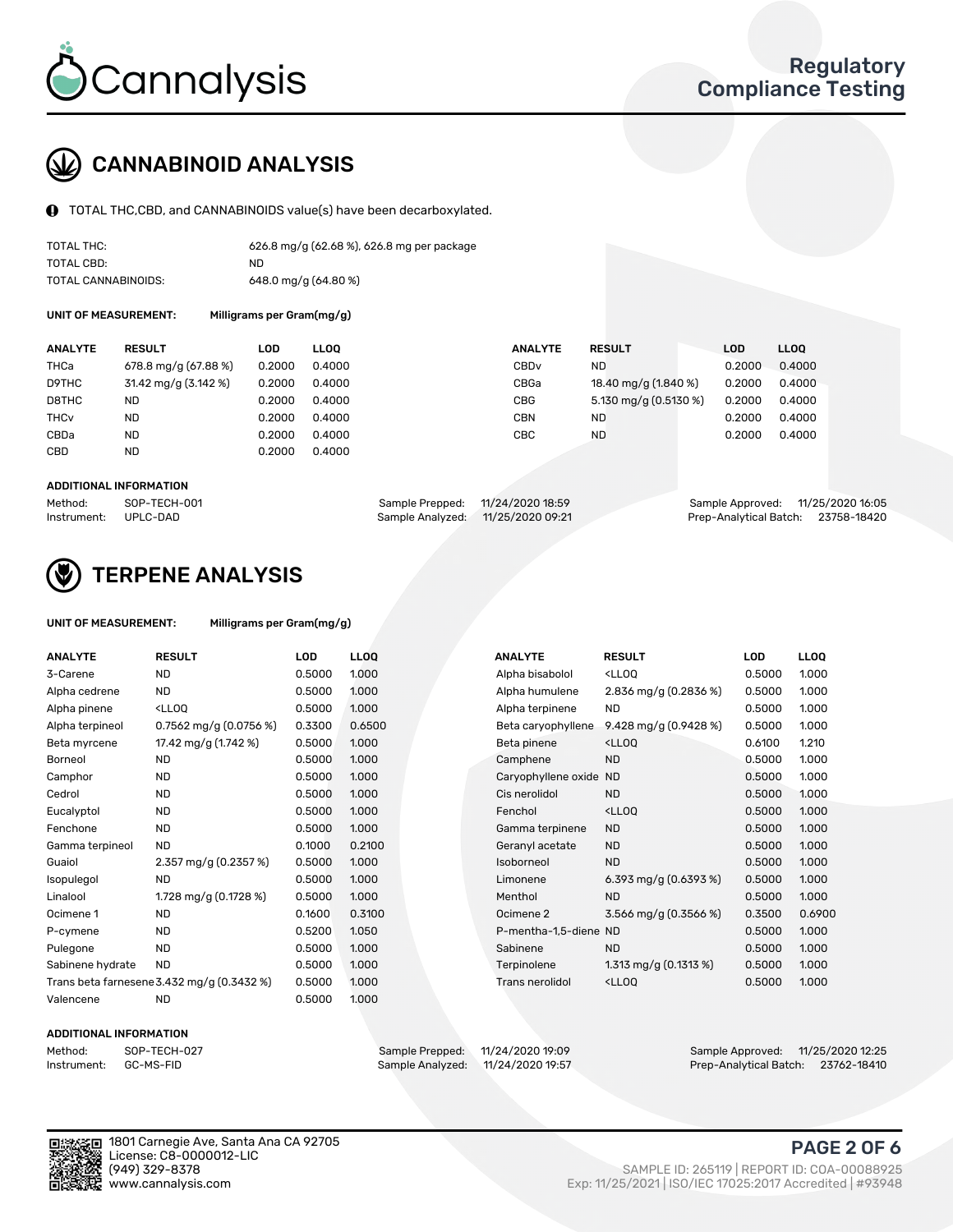

# CHEMICAL RESIDUE ANALYSIS PASS

UNIT OF MEASUREMENT: Micrograms per Gram(ug/g)

| <b>ANALYTE</b>    | <b>RESULT</b> | LOD    | LLOQ   | <b>ACTION LEVEL</b> |      | <b>ANALYTE</b>      | <b>RESULT</b> | LOD    | LLOQ   | <b>ACTION LEVEL</b> |      |
|-------------------|---------------|--------|--------|---------------------|------|---------------------|---------------|--------|--------|---------------------|------|
| Abamectin         | <b>ND</b>     | 0.0200 | 0.0400 | 0.1000              | Pass | Acephate            | <b>ND</b>     | 0.0200 | 0.0400 | 0.1000              | Pass |
| Acequinocyl       | <b>ND</b>     | 0.0200 | 0.0400 | 0.1000              | Pass | Acetamiprid         | <b>ND</b>     | 0.0200 | 0.0400 | 0.1000              | Pass |
| Aldicarb          | <b>ND</b>     | 0.0200 | 0.0400 | 0.0                 | Pass | Azoxystrobin        | <b>ND</b>     | 0.0200 | 0.0400 | 0.1000              | Pass |
| <b>Bifenazate</b> | <b>ND</b>     | 0.0200 | 0.0400 | 0.1000              | Pass | <b>Bifenthrin</b>   | <b>ND</b>     | 0.0200 | 0.0400 | 3.000               | Pass |
| <b>Boscalid</b>   | <b>ND</b>     | 0.0200 | 0.0400 | 0.1000              | Pass | Carbaryl            | <b>ND</b>     | 0.0200 | 0.0400 | 0.5000              | Pass |
| Carbofuran        | <b>ND</b>     | 0.0200 | 0.0400 | 0.0                 | Pass | Chlorantraniliprole | <b>ND</b>     | 0.0200 | 0.0400 | 10.00               | Pass |
| Clofentezine      | <b>ND</b>     | 0.0200 | 0.0400 | 0.1000              | Pass | Coumaphos           | <b>ND</b>     | 0.0200 | 0.0400 | 0.0                 | Pass |
| Cyfluthrin        | <b>ND</b>     | 0.4000 | 1.000  | 2.000               | Pass | Cypermethrin        | <b>ND</b>     | 0.4000 | 1.000  | 1.000               | Pass |
| Daminozide        | <b>ND</b>     | 0.0200 | 0.0400 | 0.0                 | Pass | Diazinon            | <b>ND</b>     | 0.0200 | 0.0400 | 0.1000              | Pass |
| <b>Dichlorvos</b> | <b>ND</b>     | 0.0200 | 0.0400 | 0.0                 | Pass | Dimethoate          | <b>ND</b>     | 0.0200 | 0.0400 | 0.0                 | Pass |
| Dimethomorph      | <b>ND</b>     | 0.0200 | 0.0400 | 2.000               | Pass | Ethoprophos         | <b>ND</b>     | 0.0200 | 0.0400 | 0.0                 | Pass |
| Etofenprox        | <b>ND</b>     | 0.0200 | 0.0400 | 0.0                 | Pass | Etoxazole           | <b>ND</b>     | 0.0200 | 0.0400 | 0.1000              | Pass |
| Fenhexamid        | <b>ND</b>     | 0.0200 | 0.0400 | 0.1000              | Pass | Fenoxycarb          | <b>ND</b>     | 0.0200 | 0.0400 | 0.0                 | Pass |
| Fenpyroximate     | <b>ND</b>     | 0.0200 | 0.0400 | 0.1000              | Pass | Fipronil            | <b>ND</b>     | 0.0400 | 0.1000 | 0.0                 | Pass |
| Flonicamid        | <b>ND</b>     | 0.0200 | 0.0400 | 0.1000              | Pass | Fludioxonil         | <b>ND</b>     | 0.0200 | 0.0400 | 0.1000              | Pass |
| Hexythiazox       | <b>ND</b>     | 0.0200 | 0.0400 | 0.1000              | Pass | Imazalil            | <b>ND</b>     | 0.0200 | 0.0400 | 0.0                 | Pass |
| Imidacloprid      | <b>ND</b>     | 0.0200 | 0.0400 | 5.000               | Pass | Kresoxim methyl     | <b>ND</b>     | 0.0200 | 0.0400 | 0.1000              | Pass |
| Malathion         | <b>ND</b>     | 0.0200 | 0.0400 | 0.5000              | Pass | Metalaxyl           | <b>ND</b>     | 0.0200 | 0.0400 | 2.000               | Pass |
| Methiocarb        | <b>ND</b>     | 0.0200 | 0.0400 | 0.0                 | Pass | Methomyl            | <b>ND</b>     | 0.0200 | 0.0400 | 1.000               | Pass |
| Mevinphos         | <b>ND</b>     | 0.0200 | 0.0400 | 0.0                 | Pass | Myclobutanil        | <b>ND</b>     | 0.0200 | 0.0400 | 0.1000              | Pass |
| Naled             | <b>ND</b>     | 0.0200 | 0.0400 | 0.1000              | Pass | Oxamyl              | <b>ND</b>     | 0.0200 | 0.0400 | 0.5000              | Pass |
| Paclobutrazol     | <b>ND</b>     | 0.0200 | 0.0400 | 0.0                 | Pass | Permethrins         | <b>ND</b>     | 0.0400 | 0.1000 | 0.5000              | Pass |
| Phosmet           | <b>ND</b>     | 0.0200 | 0.0400 | 0.1000              | Pass | Piperonyl butoxide  | <b>ND</b>     | 0.0200 | 0.0400 | 3.000               | Pass |
| Prallethrin       | <b>ND</b>     | 0.0200 | 0.0400 | 0.1000              | Pass | Propiconazole       | <b>ND</b>     | 0.0200 | 0.0400 | 0.1000              | Pass |
| Propoxur          | <b>ND</b>     | 0.0200 | 0.0400 | 0.0                 | Pass | Pyrethrins          | <b>ND</b>     | 0.0200 | 0.0400 | 0.5000              | Pass |
| Pyridaben         | <b>ND</b>     | 0.0200 | 0.0400 | 0.1000              | Pass | Spinetoram          | <b>ND</b>     | 0.0200 | 0.0400 | 0.1000              | Pass |
| Spinosad          | <b>ND</b>     | 0.0300 | 0.0700 | 0.1000              | Pass | Spiromesifen        | <b>ND</b>     | 0.0200 | 0.0400 | 0.1000              | Pass |
| Spirotetramat     | <b>ND</b>     | 0.0200 | 0.0400 | 0.1000              | Pass | Spiroxamine         | <b>ND</b>     | 0.0200 | 0.0400 | 0.0                 | Pass |
| Tebuconazole      | <b>ND</b>     | 0.0200 | 0.0400 | 0.1000              | Pass | Thiacloprid         | <b>ND</b>     | 0.0200 | 0.0400 | 0.0                 | Pass |
| Thiamethoxam      | <b>ND</b>     | 0.0200 | 0.0400 | 5.000               | Pass | Trifloxystrobin     | <b>ND</b>     | 0.0200 | 0.0400 | 0.1000              | Pass |
|                   |               |        |        |                     |      |                     |               |        |        |                     |      |

### ADDITIONAL INFORMATION

Method: SOP-TECH-002 Sample Prepped: 11/24/2020 17:11 Sample Approved: 11/25/2020 17:34<br>Sample Analyzed: 11/24/2020 17:35 Prep-Analytical Batch: 23747-18403 Instrument: LC-MS/MS Sample Analyzed: 11/24/2020 17:35 Prep-Analytical Batch: 23747-18403



PAGE 3 OF 6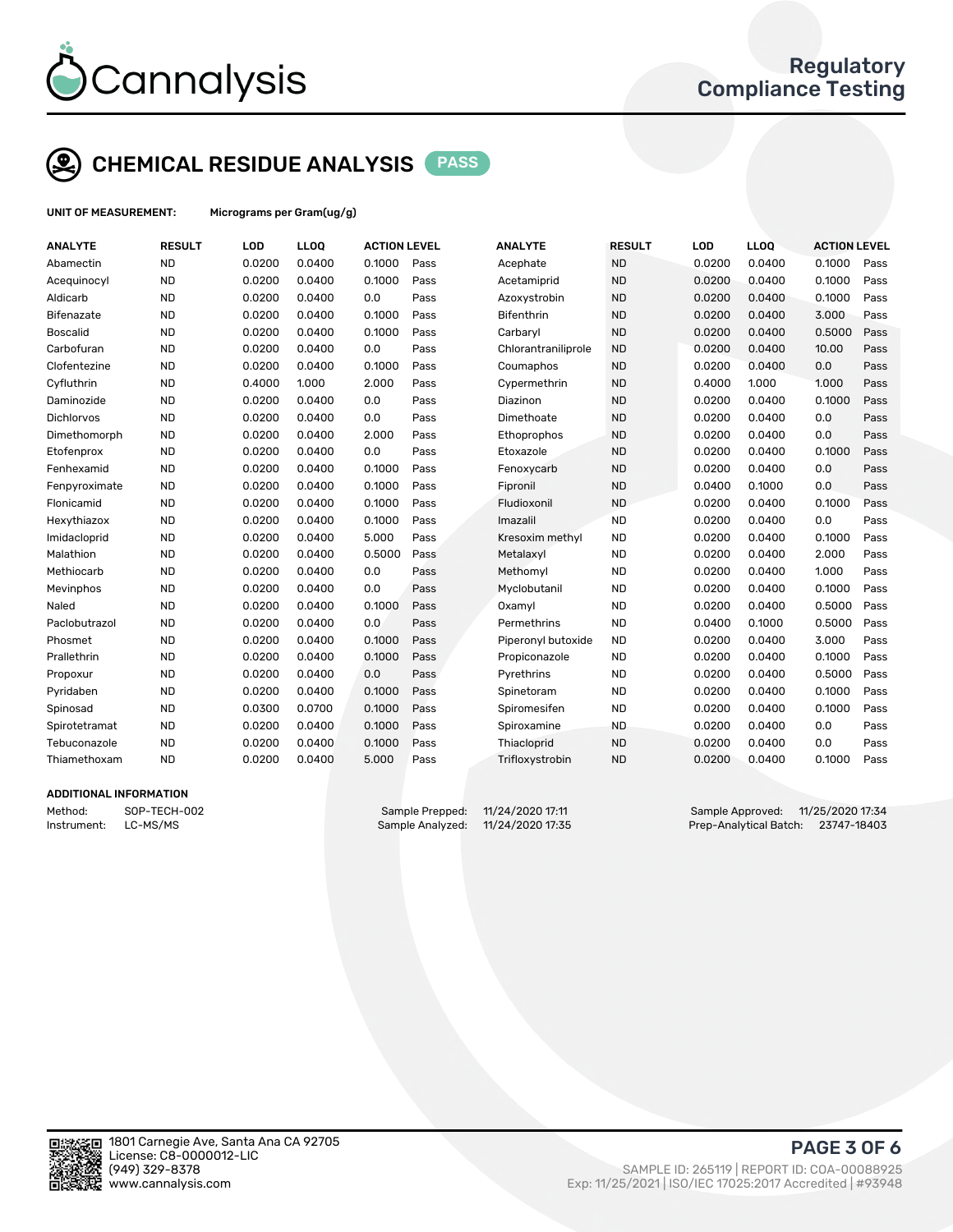

### CHEMICAL RESIDUE GC ANALYSIS PASS

| UNIT OF MEASUREMENT: |        | Micrograms per Gram(ug/g) |  |
|----------------------|--------|---------------------------|--|
| . <i>.</i>           | ------ |                           |  |

|  |  | Micrograms per Gram(ug/g) |  |
|--|--|---------------------------|--|
|--|--|---------------------------|--|

| <b>ANALYTE</b>          | <b>RESULT</b> | LOD    | <b>LLOO</b> |                 | <b>ACTION LEVEL</b><br><b>ANALYTE</b> |                  | <b>RESULT</b> | LOD              | <b>LLOO</b>            | <b>ACTION LEVEL</b> |      |
|-------------------------|---------------|--------|-------------|-----------------|---------------------------------------|------------------|---------------|------------------|------------------------|---------------------|------|
| Captan                  | <b>ND</b>     | 0.1000 | 0.2000      | 0.7000          | Pass                                  | Chlordane        | <b>ND</b>     | 0.0109           | 0.0136                 | 0.0                 | Pass |
| Methyl parathion        | <b>ND</b>     | 0.0400 | 0.1000      | 0.0             | Pass                                  | <b>PCNB</b>      | <b>ND</b>     | 0.0200           | 0.0400                 | 0.1000              | Pass |
| Chlorfenapyr            | <b>ND</b>     | 0.0800 | 0.1000      | 0.0             | Pass                                  | Chlorpyrifos     | <b>ND</b>     | 0.0800           | 0.1000                 | 0.0                 | Pass |
| ADDITIONAL INFORMATION  |               |        |             |                 |                                       |                  |               |                  |                        |                     |      |
| Method:<br>SOP-TECH-010 |               |        |             | Sample Prepped: | 11/24/2020 17:11                      |                  |               | Sample Approved: | 11/25/2020 11:41       |                     |      |
| Instrument:             | GC-MS/MS      |        |             |                 | Sample Analyzed:                      | 11/24/2020 17:36 |               |                  | Prep-Analytical Batch: | 23748-18404         |      |

### RESIDUAL SOLVENT ANALYSIS PASS

UNIT OF MEASUREMENT: Micrograms per Gram(ug/g)

| <b>ANALYTE</b>       | <b>RESULT</b>                                                                                                                                                                                      | LOD    | <b>LLOO</b> | <b>ACTION LEVEL</b> |      | <b>ANALYTE</b>           | <b>RESULT</b>                                                               | LOD    | LLOO  | <b>ACTION LEVEL</b> |      |
|----------------------|----------------------------------------------------------------------------------------------------------------------------------------------------------------------------------------------------|--------|-------------|---------------------|------|--------------------------|-----------------------------------------------------------------------------|--------|-------|---------------------|------|
| Acetone              | <lloo< td=""><td>5.000</td><td>250.0</td><td>5000</td><td>Pass</td><td>Acetonitrile</td><td><b>ND</b></td><td>5.000</td><td>50.00</td><td>410.0</td><td>Pass</td></lloo<>                          | 5.000  | 250.0       | 5000                | Pass | Acetonitrile             | <b>ND</b>                                                                   | 5.000  | 50.00 | 410.0               | Pass |
| Benzene              | <b>ND</b>                                                                                                                                                                                          | 0.5000 | 1.000       | 1.000               | Pass | <b>Butane</b>            | <b>ND</b>                                                                   | 76.80  | 96.00 | 5000                | Pass |
| Chloroform           | <b>ND</b>                                                                                                                                                                                          | 0.5000 | 1.000       | 1.000               | Pass | Ethanol                  | <b>ND</b>                                                                   | 10.00  | 50.00 | 5000                | Pass |
| <b>Ethyl Acetate</b> | <b>ND</b>                                                                                                                                                                                          | 5.000  | 50.00       | 5000                | Pass | <b>Ethyl Ether</b>       | <b>ND</b>                                                                   | 25.00  | 50.00 | 5000                | Pass |
| Ethylene oxide       | <b>ND</b>                                                                                                                                                                                          | 0.5000 | 1.000       | 1.000               | Pass | Heptane                  | <b>ND</b>                                                                   | 1.000  | 5.000 | 5000                | Pass |
| Hexane               | <lloo< td=""><td>0.5000</td><td>5.000</td><td>290.0</td><td>Pass</td><td><b>Isopropyl Alcohol</b></td><td><lloo< td=""><td>5.000</td><td>50.00</td><td>5000</td><td>Pass</td></lloo<></td></lloo<> | 0.5000 | 5.000       | 290.0               | Pass | <b>Isopropyl Alcohol</b> | <lloo< td=""><td>5.000</td><td>50.00</td><td>5000</td><td>Pass</td></lloo<> | 5.000  | 50.00 | 5000                | Pass |
| Methanol             | <b>ND</b>                                                                                                                                                                                          | 10.00  | 50.00       | 3000                | Pass | Methylene chloride       | <b>ND</b>                                                                   | 0.5000 | 1.000 | 1.000               | Pass |
| Pentane              | <b>ND</b>                                                                                                                                                                                          | 1.000  | 50.00       | 5000                | Pass | Propane                  | <b>ND</b>                                                                   | 16.00  | 20.00 | 5000                | Pass |
| Toluene              | <b>ND</b>                                                                                                                                                                                          | 0.5000 | 1.000       | 890.0               | Pass | Xvlenes                  | <b>ND</b>                                                                   | 6.000  | 100.0 | 2170                | Pass |
| Trichloroethylene    | <b>ND</b>                                                                                                                                                                                          | 0.2500 | 1.000       | 1.000               | Pass | 1.2-Dichloroethane       | <b>ND</b>                                                                   | 0.5000 | 1.000 | 1.000               | Pass |

#### ADDITIONAL INFORMATION

Method: SOP-TECH-021 Sample Prepped: 11/24/2020 15:29 Sample Approved: 11/25/2020 14:01<br>Instrument: HS-GC-MS/FID Sample Analyzed: 11/24/2020 15:33 Prep-Analytical Batch: 23740-18388

Prep-Analytical Batch: 23740-18388

# MICROBIAL qPCR ANALYSIS PASS

UNIT OF MEASUREMENT: Cycle Threshold (Ct)

| <b>ANALYTE</b> | <b>RESULT</b>              | LOD   | <b>LLOO</b> | <b>ACTION LEVEL</b> |                 | <b>ANALYTE</b>   | <b>RESULT</b><br>LOD |       | <b>LLOO</b>      |                  | <b>ACTION LEVEL</b> |
|----------------|----------------------------|-------|-------------|---------------------|-----------------|------------------|----------------------|-------|------------------|------------------|---------------------|
| A.fumigatus    | <b>ND</b>                  | 33.00 | 0.0         | 0.0                 | Pass            | A. flavus        | <b>ND</b>            | 33.00 | 0.0              | 0.0              | Pass                |
| A. niger       | <b>ND</b>                  | 33.00 | 0.0         | 0.0                 | Pass            | A. terreus       | <b>ND</b>            | 33.00 | 0.0              | 0.0              | Pass                |
| <b>STEC</b>    | <b>ND</b>                  | 33.00 | 0.0         | 0.0                 | Pass            | Salmonella spp   | <b>ND</b>            | 33.00 | 0.0              | 0.0              | Pass                |
|                | ADDITIONAL INFORMATION     |       |             |                     |                 |                  |                      |       |                  |                  |                     |
| Method:        | SOP-TECH-016, SOP-TECH-022 |       |             |                     | Sample Prepped: | 11/25/2020 09:04 |                      |       | Sample Approved: | 11/25/2020 13:37 |                     |

Instrument: qPCR Sample Analyzed: 11/25/2020 09:05 Prep-Analytical Batch: 23754-18413

PAGE 4 OF 6

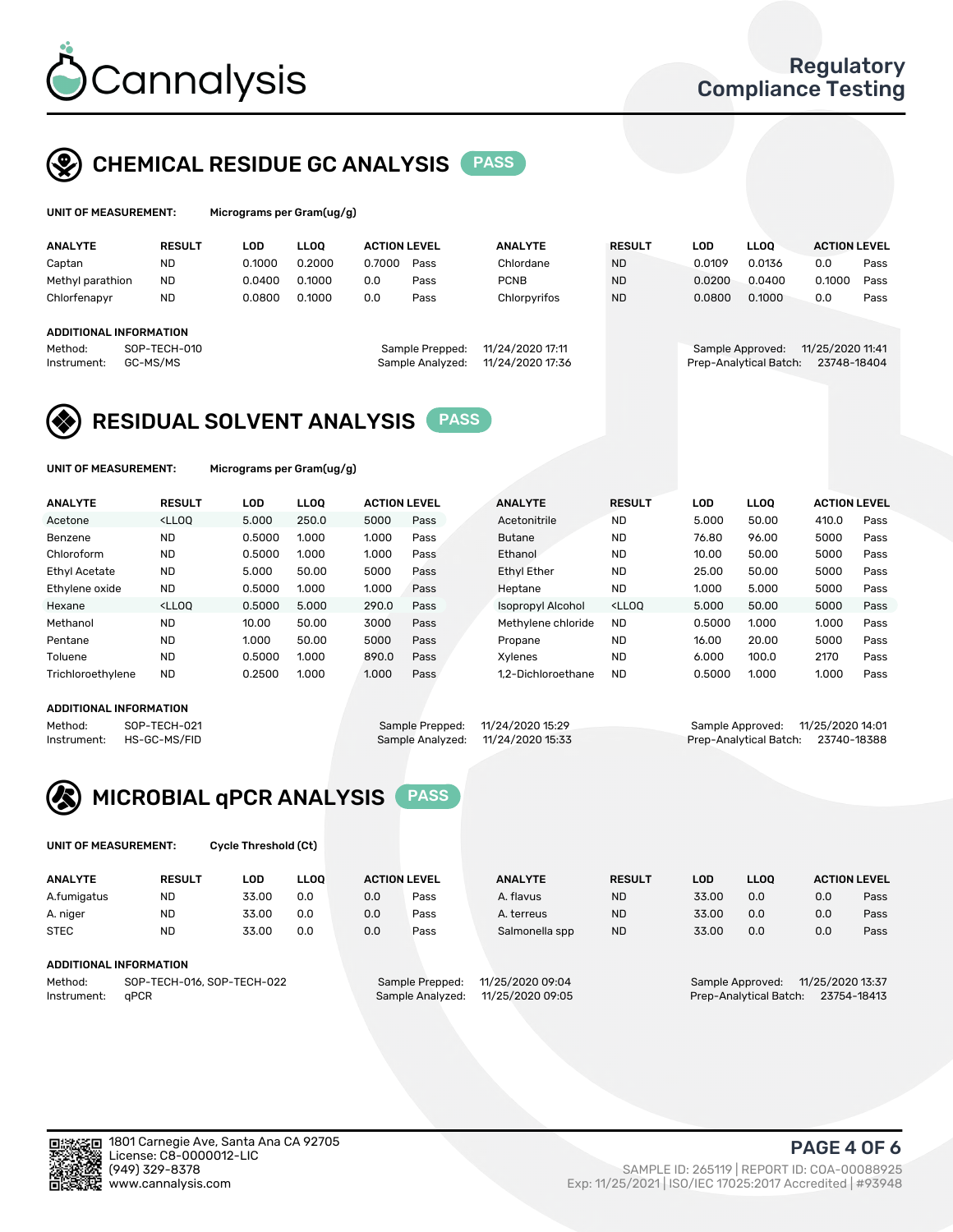



| UNIT OF MEASUREMENT:                                   | Micrograms per Gram(ug/g)  |                     |                  |               |            |                        |                     |  |
|--------------------------------------------------------|----------------------------|---------------------|------------------|---------------|------------|------------------------|---------------------|--|
| <b>ANALYTE</b><br><b>RESULT</b>                        | <b>LLOO</b><br><b>LOD</b>  | <b>ACTION LEVEL</b> | <b>ANALYTE</b>   | <b>RESULT</b> | <b>LOD</b> | <b>LLOO</b>            | <b>ACTION LEVEL</b> |  |
| <b>ND</b><br>Arsenic                                   | 0.0200<br>0.0500           | 0.2000<br>Pass      | Cadmium          | <b>ND</b>     | 0.0050     | 0.0500                 | 0.2000<br>Pass      |  |
| <b>ND</b><br>Lead                                      | 0.0100<br>0.0500           | 0.5000<br>Pass      | Mercury          | <b>ND</b>     | 0.0030     | 0.0500                 | 0.1000<br>Pass      |  |
| ADDITIONAL INFORMATION                                 |                            |                     |                  |               |            |                        |                     |  |
| SOP-TECH-013<br>Method:                                |                            | Sample Prepped:     | 11/25/2020 10:47 |               |            | Sample Approved:       | 11/25/2020 17:14    |  |
| ICP-MS<br>Instrument:                                  |                            | Sample Analyzed:    | 11/25/2020 11:52 |               |            | Prep-Analytical Batch: | 23775-18428         |  |
| (纂)                                                    | <b>MYCOTOXINS ANALYSIS</b> | <b>PASS</b>         |                  |               |            |                        |                     |  |
| UNIT OF MEASUREMENT:<br>Micrograms per Kilogram(ug/kg) |                            |                     |                  |               |            |                        |                     |  |

| <b>ANALYTE</b>          | <b>RESULT</b> | LOD   | <b>LLOO</b> | <b>ACTION LEVEL</b> |      | <b>ANALYTE</b> | <b>RESULT</b> | LOD.  | <b>LLOO</b> | <b>ACTION LEVEL</b> |      |
|-------------------------|---------------|-------|-------------|---------------------|------|----------------|---------------|-------|-------------|---------------------|------|
| Aflatoxin B1            | <b>ND</b>     | 1.000 | 2.000       |                     | N/A  | Aflatoxin B2   | <b>ND</b>     | 2.000 | 5.000       |                     | N/A  |
| Aflatoxin G1            | <b>ND</b>     | 2.000 | 5.000       |                     | N/A  | Aflatoxin G2   | ND            | 2.000 | 5.000       |                     | N/A  |
| <b>Total Aflatoxins</b> | <b>ND</b>     | 10.00 | 14.00       | 20.00               | Pass | Ochratoxin A   | <b>ND</b>     | 1.000 | 2.000       | 20.00               | Pass |
|                         |               |       |             |                     |      |                |               |       |             |                     |      |
| ADDITIONAL INFORMATION  |               |       |             |                     |      |                |               |       |             |                     |      |

Method: SOP-TECH-020 Sample Prepped: 11/24/2020 17:12 Sample Approved: 11/25/2020 12:32 Instrument: LC-MS/MS Sample Analyzed: 11/24/2020 17:35 Prep-Analytical Batch: 23757-18401

#### FILTH & FOREIGN MATERIAL ANALYSIS PASS Q

UNIT OF MEASUREMENT: Filth and Foreign Matter (%, #/3g)

| <b>ANALYTE</b>                                              | <b>RESULT</b> | LOD. | <b>LLOO</b> | <b>ACTION LEVEL</b> |                                     | <b>ANALYTE</b>                       | <b>RESULT</b> | LOD | <b>LLOO</b> | <b>ACTION LEVEL</b>                                                           |      |  |  |
|-------------------------------------------------------------|---------------|------|-------------|---------------------|-------------------------------------|--------------------------------------|---------------|-----|-------------|-------------------------------------------------------------------------------|------|--|--|
| IF RH ME                                                    | <b>ND</b>     | 0.0  | 0.0         | 1.000               | Pass                                | <b>IFM</b>                           | <b>ND</b>     | 0.0 | 0.0         | 25.00                                                                         | Pass |  |  |
| Mold                                                        | <b>ND</b>     | 0.0  | 0.0         | 25.00               | Pass                                | <b>SSCD</b>                          | <b>ND</b>     | 0.0 | 0.0         | 25.00                                                                         | Pass |  |  |
| ADDITIONAL INFORMATION                                      |               |      |             |                     |                                     |                                      |               |     |             |                                                                               |      |  |  |
| Method:<br>SOP-TECH-009<br>Instrument:<br>Visual Inspection |               |      |             |                     | Sample Prepped:<br>Sample Analyzed: | 11/25/2020 10:25<br>11/25/2020 10:26 |               |     |             | 11/25/2020 10:32<br>Sample Approved:<br>Prep-Analytical Batch:<br>23779-18421 |      |  |  |